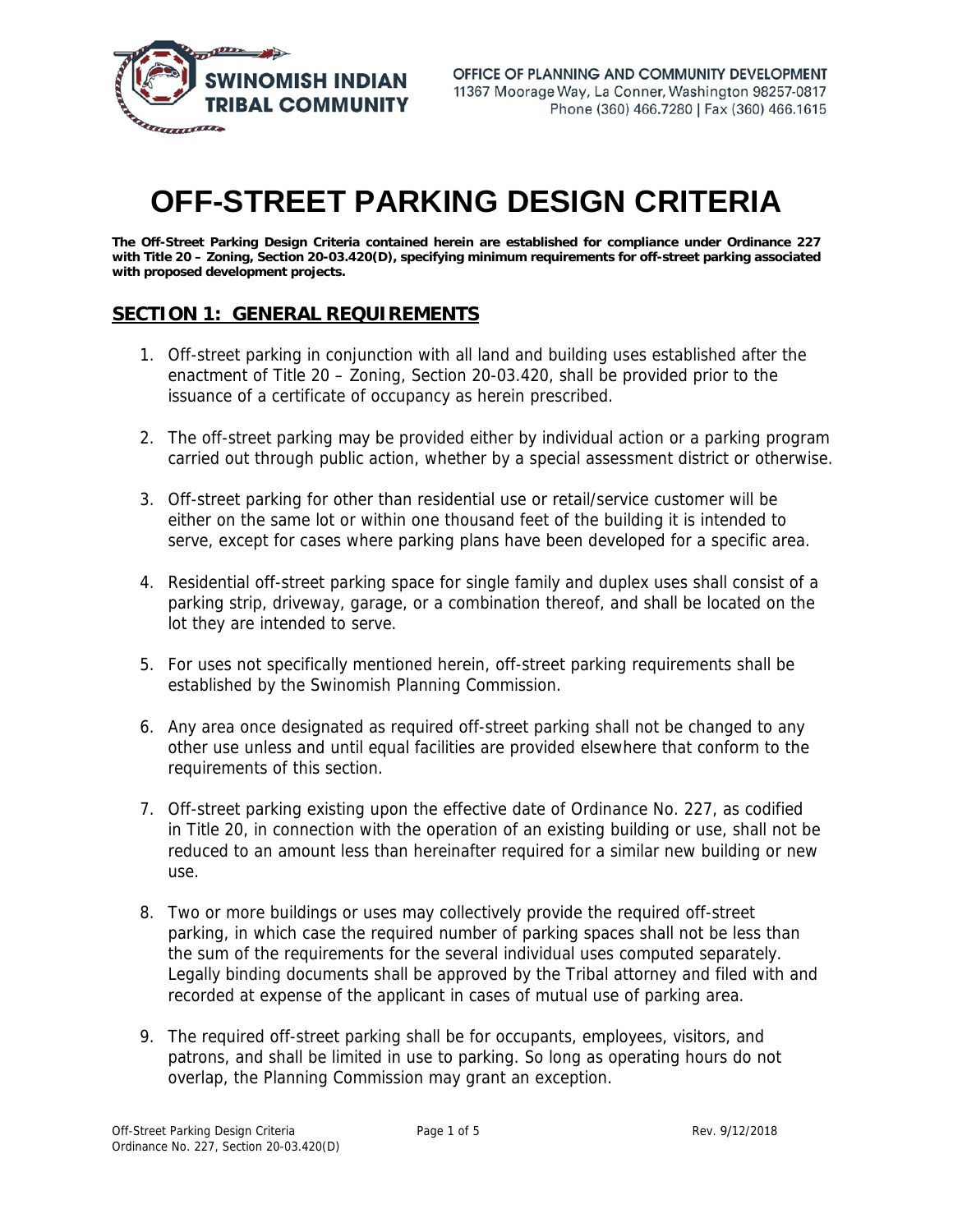- 10. Commercial parking is a conditional use in all zones.
- 11. One-third of required parking spaces may be spaces for compact cars.
- 12. Ingress to and egress from designated parking areas shall be through common access point(s) for the entire parking area; circulation through individual parking aisles within a parking area shall be entirely within the parking area, and shall not require exiting to or entry from adjacent roadways.

## **SECTION 2: PARKING SPACES REQUIRED – GENERAL**

- 1. Off-street parking spaces required for each permitted use shall not be less than as shown in Table 1 below, with fractional parking spaces computed as a whole space.
- 2. Notwithstanding the amount of required off-street parking, the Zoning Official may recommend approval of less off-street parking when the proponent of a use demonstrates that due to special circumstances with the given use the required parking exceeds any reasonable likely need.

| <b>Public Uses</b>                        | <b>Parking Spaces Required</b>                    |
|-------------------------------------------|---------------------------------------------------|
| Auditorium/Assembly/Exhibition            | 1 parking space for every 4 seats, OR             |
| Hall/Theater/Recreation                   | 10 parking spaces for every 1000 nsf if there are |
|                                           | no fixed seats.                                   |
| Boat Moorage (Public/Semi-Public/Private) | parking space for every docking slip<br>1         |
| <b>Boat Storage</b>                       | 1 Parking space for every storage space           |
| Funeral Home/Religious Institution        | 1 parking space for every 5 seats                 |
| Educational Facility, Grades K through 8  | 1 parking space for every 1000 nsf                |
| Educational Facility, Grades 9 and above  | 2.5 parking spaces for every 1000 nsf             |
| Day Care Center                           | 2 parking spaces per facility, plus               |
|                                           | 1 parking space for every 20 children             |
| <b>Residential Uses</b>                   | <b>Parking Spaces Required</b>                    |
| Single Family/Duplex                      | 2 spaces per unit                                 |
| Multi-Family one bedroom                  | 1.2 per unit                                      |
| Multi-Family two bedroom                  | 1.6 per unit                                      |
| Multi-Family three or more bedroom        | 1.8 per unit                                      |
| <b>Commercial/Industrial Uses</b>         | <b>Parking Spaces Required</b>                    |
| Retail less than 15,000 nsf               | 5 parking spaces for every 1000 nsf               |
| Retail more than 15,000 nsf               | 4 parking spaces for every 1000 nsf               |
| Office/Services                           | 4 parking spaces for every 1000 nsf, plus         |
|                                           | 1 parking space for every 2 employees             |
| Manufacturing/Assembly                    | 1 parking space for every 2000 nsf, plus          |
|                                           | 1 parking space for every 2 employees             |
| Warehousing/Wholesale                     | 1 parking space for every 1000 nsf                |
| Medical/out-patient facility              | 1 parking space for every 2 exam rooms            |
| Restaurant                                | 14 parking spaces for every 1000 nsf              |
| Hotel/Motel                               | 1 parking space for every guest room, plus        |
|                                           | 1 parking space for every 2 employees             |

#### **Table 1 – General Required Parking Spaces**

**Net Square Feet (nsf)**: The total number of square feet within the inside finished wall surface of the outer building walls of a structure, excluding major vertical penetrations of the floor (elevator and other mechanical shafts, stair wells), mechanical equipment, parking areas, common restrooms, common lobbies, and common hallways. **Storage area is included in the net square feet calculation unless the property owner demonstrates that it cannot be converted to habitable space**.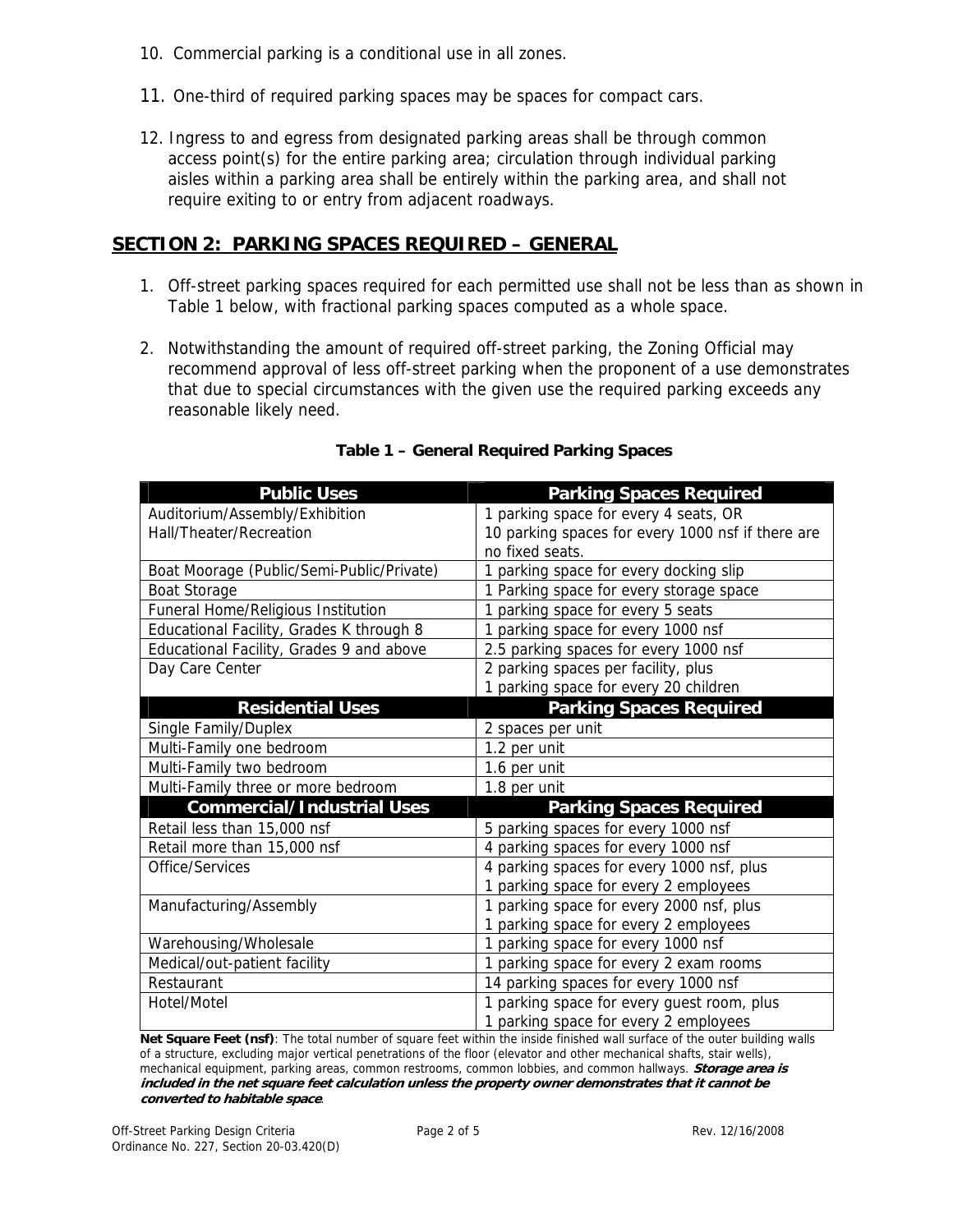## **SECTION 3: PARKING SPACES REQUIRED – DISABLED/HANDICAPPED**

- 1. Specifically designated parking spaces for the physically disabled shall be located closest to the designated accessible primary entrance for the given facility. Where possible, spaces shall be located so that disabled/handicapped persons do not have to cross roadways.
- 2. Disabled/handicapped parking spaces shall be a minimum of twelve (12) feet wide. Two eight (8) foot wide spaces separated by a four (4) foot wide center loading area appropriately marked may be used as an alternative.
- 3. Disabled/handicapped parking spaces shall be clearly identified with an approved handicapped parking sign and surface identification.
- 4. Parking areas with 5 or fewer parking spaces shall include one space sized for disabled access, but this space is not required to be exclusively reserved or identified for disabled/handicapped use.
- 5. Where federal requirements under the Americans with Disabilities Act (ADA) differ from the requirements stated herein, ADA requirements shall take precedence.
- 6. The required number of disabled/handicapped parking spaces shall not be less than as shown in Table 2 below:

| <b>Total Required</b><br><b>Parking Spaces</b> | <b>Required Disabled</b><br><b>Parking Spaces</b> |
|------------------------------------------------|---------------------------------------------------|
| $1 - 25*$                                      | 1*                                                |
| 26-50                                          | 2                                                 |
| $51 - 75$                                      | 3                                                 |
| 76-100                                         | 4                                                 |
| 101-150                                        | 5                                                 |
| 151-200                                        | 6                                                 |
| 201-300                                        |                                                   |
| 301-400                                        | 8                                                 |
| 401-500                                        | q                                                 |
| 501-1,000                                      | 1.5% (minimum 10)                                 |
| 1,001 or more                                  | $1\%$                                             |

#### **Table 2 – Disabled/Handicapped Required Parking Spaces**

\*See requirements in 4 above regarding identification of spaces.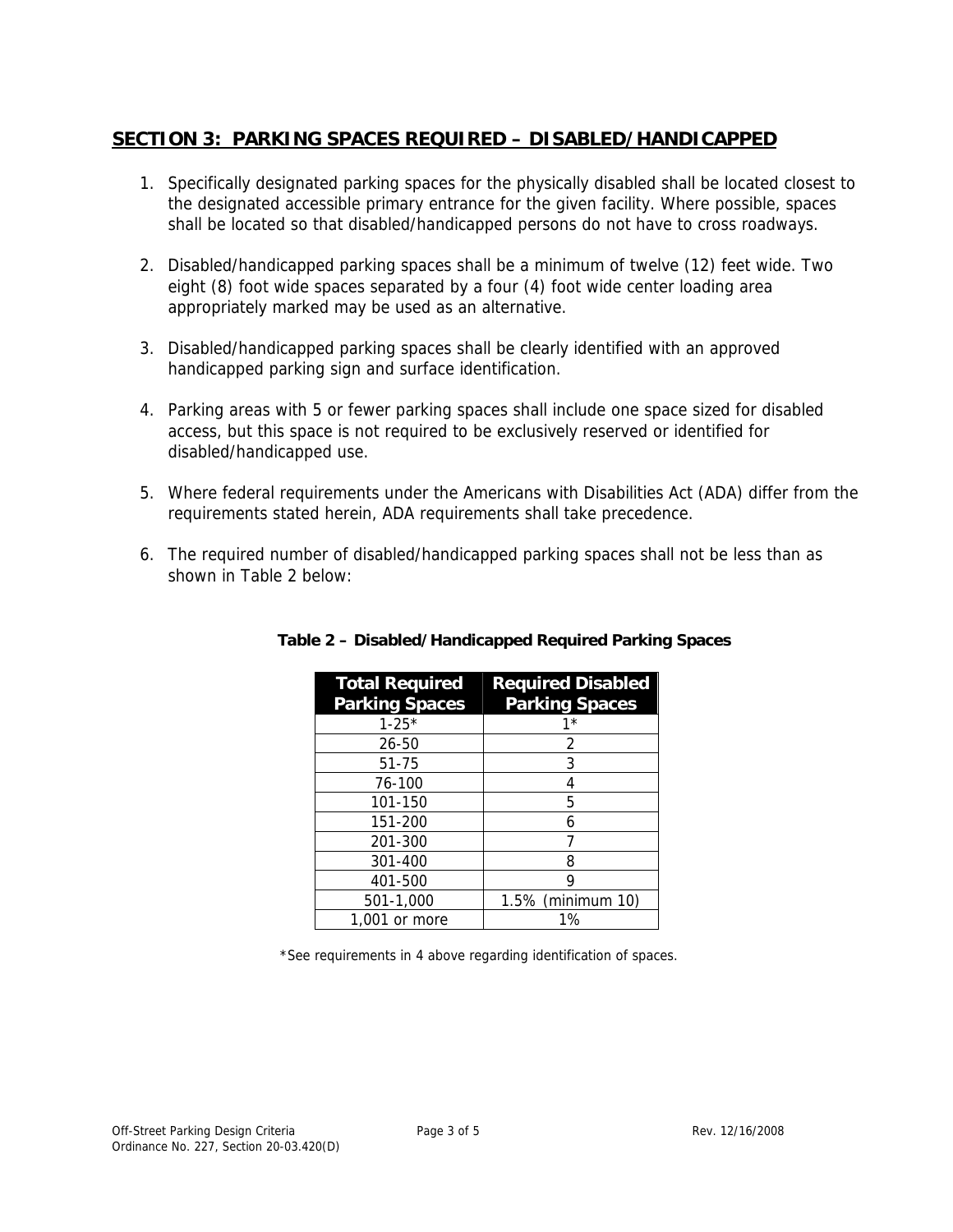## **SECTION 4: PARKING STALL DESIGN STANDARDS**

1. The minimum parking stall design standards shown in Table 3 below shall be applicable to parking areas using 90-degree parking stalls:

| Stall Type/               | <b>Aisle</b>  |             | <b>Required Aisle Width</b> |
|---------------------------|---------------|-------------|-----------------------------|
| <b>Stall Size</b>         | <b>Design</b> |             | One Way Two-Way             |
| Standard, 9'-0" x 19'-0"  | Double        | $22' - 0''$ | $24' - 0''$                 |
| Standard, 8'-6" x 19'-0"  | Double        | $24' - 0''$ | $26' - 0''$                 |
| Compact, 8'-0" x 16'-0"   | Double        | $20' - 0''$ | $22' - 0''$                 |
| Universal, 9'-0" x 18'-0" | Double        | $21' - 0''$ | $23' - 0''$                 |
| Standard, 9'-0" x 19'-0"  | Single        | $18' - 0''$ | $22' - 0''$                 |
| Standard, 8'-6" x 19'-0"  | Single        | $20' - 0''$ | $24' - 0''$                 |
| Compact, 8'-0" x 16'-0"   | Single        | $16' - 0''$ | $20' - 0''$                 |
| Universal, 9'-0" x 18'-0" | Single        | $17' - 0''$ | $21' - 0''$                 |

#### **Table 3 – Design Standards for 90° Parking Stalls**

2. The minimum parking stall design standards shown in Table 4 below shall be applicable to parking areas using angled parking stalls:

#### **Table 4 – Design Standards for Angled Parking Stalls**

| <b>Stall Angle/</b> | <b>Required Aisle Width</b> |                                         |
|---------------------|-----------------------------|-----------------------------------------|
| <b>Aisle Design</b> | One-Way                     | <b>Two-Way</b><br><u>ta a shekara t</u> |
| 60°, double aisle   | $16' - 0''$                 | $24' - 0''$                             |
| 60°, single aisle   | $14' - 0''$                 | $20' - 0''$                             |
| 45°, double aisle   | $14' - 0''$                 | $24' - 0''$                             |
| 45°, single aisle   | $12' - 0''$                 | $20' - 0''$                             |

3. The minimum parking space design standards shown in Table 5 below shall be applicable to parallel parking spaces:

#### **Table 5 – Design Standards for Parallel Parking Spaces**

| <b>Stall Type</b> | Size              |
|-------------------|-------------------|
| Standard          | $8'$ -0" x 23'-0" |
| Compact           | $7'$ -6" x 18'-0" |

## **SECTION 5: OFF-STREET LOADING SPACE**

- 1. All permitted buildings designated for commercial or industrial uses shall be provided with off-street loading space in accordance with the requirements of this Section and as shown in Table 6 below.
- 2. Each loading space shall be not less than ten (10) feet wide. Length of each loading space shall be fifty (50) feet for spaces requiring loading dock access by tractor-trailer and similar large vehicles, or twenty (20) feet for all other vehicles.